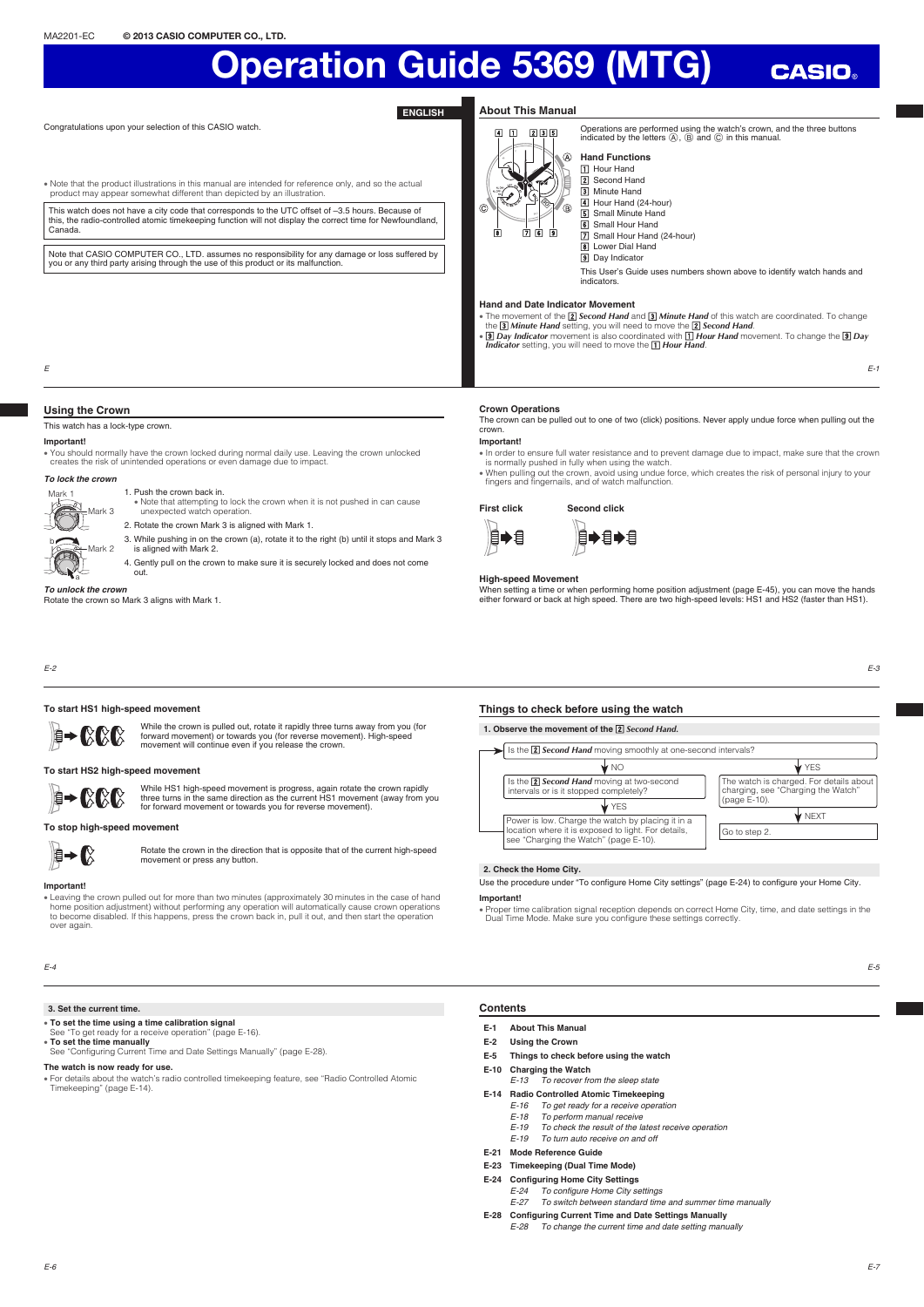**E-49 Troubleshooting** E-54 Specifications

**E-32 Checking the Current Time in a Different Time Zone**<br>E-32 To enter the Dual Time Mode

- E-32 To enter the Dual Time Mode<br>E-32 To view the time in another tin
	- $E-32$  To view the time in another time zone<br> $E-34$  To swap your Home City and World T E-34 To swap your Home City and World Time City
- **E-35 Using the Stopwatch**
	- E-35 To enter the Stopwatch Mode<br>E-36 To measure elapsed time
	- To enter the elepmatent.
	- E-36 To measure split times<br>E-37 To set the Auto Start T
	- E-37 To set the Auto Start Time<br>E-38 To start an Auto Start one To start an Auto Start operation
	-

## **E-39 Using the Countdown Timer**

- E-39 To enter the Countdown Timer Mode<br>E-40 To specify the countdown start time
- E-40 To specify the countdown start time<br>E-40 To perform a countdown timer open
- $E$ -40 To perform a countdown timer operation<br> $E$ -41 To stop the alarm To stop the alarm
- **E-42** Using the Alarm
	- E-42 To enter the Alarm Mode<br>E-43 To change the alarm time
	- $E-43$  To change the alarm time setting<br> $E-44$  To turn the alarm on or off
	- $E-44$  To turn the alarm on or off<br> $E-44$  To stop the alarm
	- To stop the alarm
- **E-45 Adjusting the Hand and Day Home Positions**
- $\overline{I}$  adjust the hand and day home positions

E-8 E-9

#### **Charging the Watch**

The face of the watch is a solar panel that generates power from light. The generated power charges a built-in rechargeable battery, which powers watch operations. The watch charges whenever it is exposed to light.

#### **Charging Guide**



## Whenever you are not wearing the watch, be sure to leave it in a location where it is exposed to light. x Best charging performance is achieved by exposing the watch to light that is as strong as



When wearing the watch, makes sure that its face is not blocked from light by the sleeve of your clothing.

x The watch may enter a sleep state (page E-13) if its face is blocked by your sleeve even only partially.

## **Warning!**

Leaving the watch in bright light for charging can cause it to become quite hot. Take care when<br>handling the watch to avoid burn injury. The watch can become particularly hot when exposed to<br>the following conditions for lo

- 
- $\bullet$  Too close to an incandescent lamp x Under direct sunlight

possible.

E-10

- 
- When power drops to Level 3, all settings (including timekeeping) will be cleared. Recharging the battery will reset all settings to their initial factory defaults, so you will need to configure settings again. When t

#### **Power Recovery Mode**

The watch is designed to go into a power recovery mode that stops hand operation temporarily whenever<br>power suddenly drops below a certain level due to continuous signal reception, or overuse of the alarm<br>tone over a short while the watch is in the nower recovery mode.

The hands will move to the correct positions and the watch will resume normal operation after power recovers. Putting the watch in a location where it is exposed to light will help power to recover sooner.

#### **Charging Times**

|                                           |                       |  | Level Change *2 |                    |           |
|-------------------------------------------|-----------------------|--|-----------------|--------------------|-----------|
| <b>Exposure Level (Brightness)</b>        | Daily<br>Operation *1 |  | Level 3         | Level <sub>2</sub> | Level 1   |
|                                           |                       |  |                 |                    |           |
| Outdoor sunlight (50,000 lux)             | 8 minutes             |  | 2 hours         |                    | 23 hours  |
| Window sunlight (10,000 lux)              | 30 minutes            |  | 6 hours         |                    | 86 hours  |
| Window sunlight on cloudy day (5,000 lux) | 48 minutes            |  | 9 hours         |                    | 139 hours |
| Indoor fluorescent lighting (500 lux)     | 8 hours               |  | 94 hours        |                    | ---       |

E-12 \* 1 Approximate exposure each day to generate power for normal daily operation.<br>\* 2 Approximate exposure to take power up one level.<br>• The above times are for reference only. Actual times depend on lighting conditions.

## Radio Controlled Atomic Timekeeping

This watch receives a time calibration signal and updates its time setting accordingly. However, when using the watch outside of areas covered by time calibration signals, you will have to adjust the settings manually as required. See "Configuring Current Time and Date Settings Manually" (page E-28) for more information.

This section explains how the watch updates its time settings when the city code selected as the Home City is in Japan, North America, Europe, or China, and is one that supports time calibration signal reception.

| If your Home City Code setting is this:                                                               | The watch can receive the signal from the transmitter<br>located here: |
|-------------------------------------------------------------------------------------------------------|------------------------------------------------------------------------|
| LONDON (LON), PARIS (PAR), ATHENS (ATH)                                                               | Anthorn (England), Mainflingen (Germany)                               |
| HONG KONG (HKG)                                                                                       | Shangqiu City (China)                                                  |
| TOKYO (TYO)                                                                                           | Fukushima (Japan), Fukuoka/Saga (Japan)                                |
| NEW YORK (NYC), CHICAGO (CHI),<br>DENVER (DEN), LOS ANGELES (LÁX),<br>ANCHORAGE (ANC), HONOLULU (HNL) | Fort Collins, Colorado (United States)                                 |

#### **Important!**

• Keep the watch in an area normally exposed to bright light when storing it for long periods. This helps to ensure that power does not run down.

© Storing the watch for long periods in an area where there is no light or wearing it in such a way that it is<br>blocked from exposure to light can cause power to run down. Make sure that the watch is exposed to<br>bright light

#### **Power Levels**

 $\Box$   $\Box$ 

 $\overline{A}$ 

You can get an idea of the watch's power level by observing the movement of the **2** Second Hand.

**CASIO** 

If the **IZ Second Hand** is moving normally at one-second intervals, power is<br>at Level 1.<br>If the **IZ Second Hand** is moving at two-second intervals, power is at Level 2,<br>which is quite low (L**ow battery alert)**. Expose the

|                                      |       | possible so it can charge.                                                   |                                                                                                                      |
|--------------------------------------|-------|------------------------------------------------------------------------------|----------------------------------------------------------------------------------------------------------------------|
| $\langle \hat{\mathbb{Q}}_0 \rangle$ | Level | <b>Hand Movement</b>                                                         | <b>Function Status</b>                                                                                               |
| ®.<br>o5                             |       | Normal.                                                                      | All functions enabled                                                                                                |
| 9<br>second                          | 2     | <b>2</b> Second Hand moves at<br>two-second intervals.                       | Beeper, time calibration signal<br>reception, countdown timer<br>operation, and home position<br>adjustment disabled |
|                                      | з     | All hands stopped at 12 o'clock.<br><b>9 Day Indicator</b> between 31 and 1. | All functions disabled                                                                                               |

E-11

x For details about the operating time and daily operating conditions, see the "Power Supply" section of the Specifications (page E-55)

#### **Power Saving**

Moves at two intervals.

@

Power Saving enters a sleep state automatically whenever the watch is left for a certain period in an area where it is dark. The table below shows how watch functions are affected by Power Saving.

| <b>Elapsed Time in Dark</b> | Operation                                                              |
|-----------------------------|------------------------------------------------------------------------|
| Approximately 1 week        | All hands stopped at 12 o'clock<br>I • Internal timekeeping maintained |

#### *To recover from the sleep state*

Move the watch to a well-lit area or press any button.

## E-13

#### Approximate Reception Ranges

#### Japan (JJY)

The Japan time signal radio stations are located on Mt. Otakadoya in Fukushima and Mt. Hagane in Fukuoka/Saga. The reception range of the Japanese time signals is approximately 1,000 km from each transmission station.

#### China (BPC)

The China time signal radio station is located in Shangqiu, Henan Province, China. The reception range of the Chinese time signal is approximately 1,500 km from the transmission station.

## United States (WWVB)

The United States time signal radio station is located in Fort Collins, Colorado. The reception range of the U.S. time signal is approximately 3,000 km from the transmission station.

#### U.K. (MSF)/Germany (DCF77)

The U.K. time signal radio station is located in Anthorn, Cumbria. The German time signal radio station is located in Mainflingen, southeast of Frankfurt. The reception range of the U.K. and German time signals is approximately 1,500 km from each transmission station.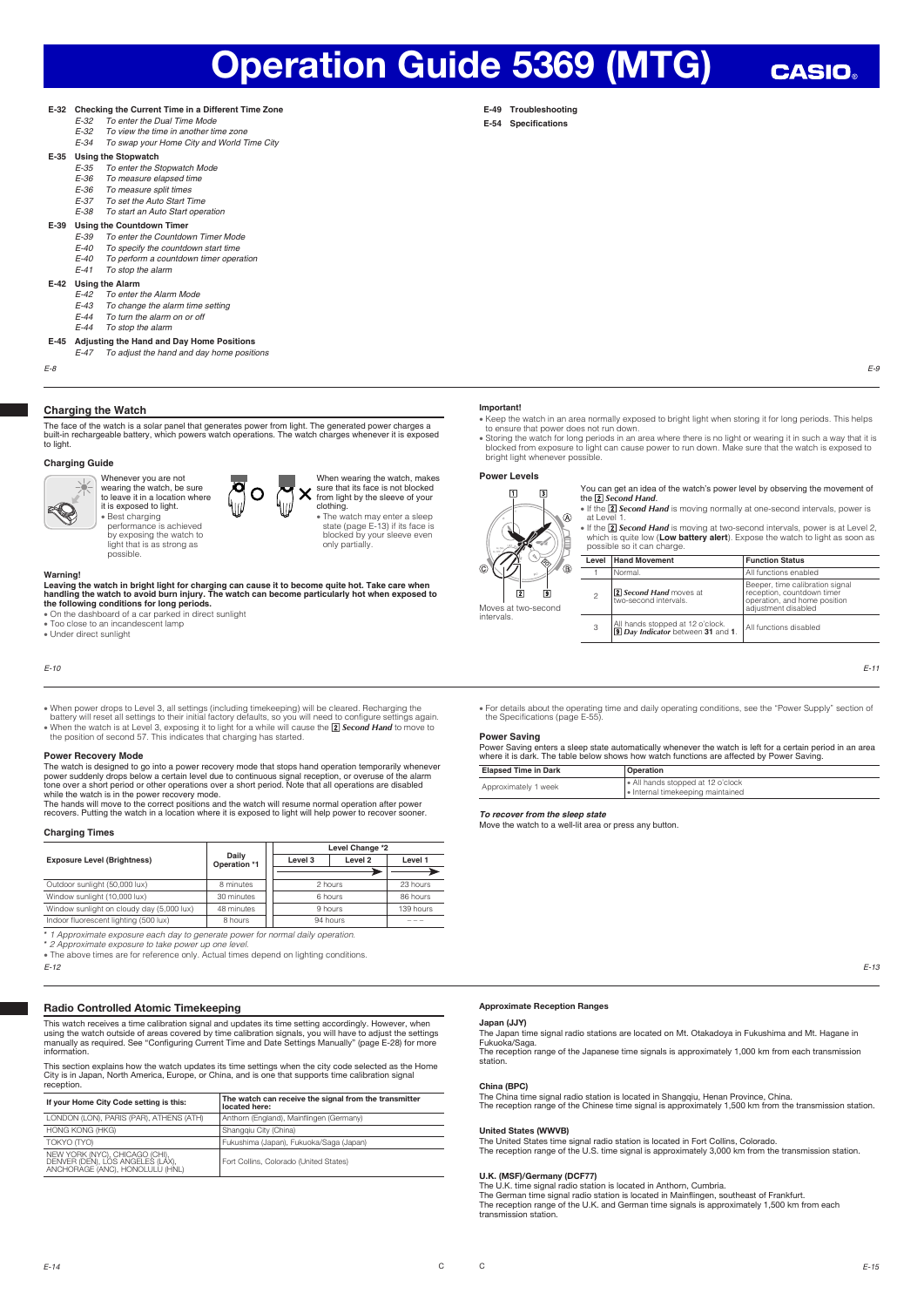#### Note

- x Even if you are within the normal reception range of a time calibration signal, reception may be made impossible by the following factors: geographic contours, weather, the season, the time of day, wireless
- noise.<br>As of De » x As of December 2012, China does not use Daylight Saving Time (DST). If China does go to the Daylight Saving Time system in the future, some functions of this watch may no longer operate correctly for the China time zones.

#### To get ready for a receive operation

1. Place the watch in a location where signal reception is good.



- x Position the watch as shown in the nearby illustration, with 12 o'clock pointed towards a window. Make sure there are no metal objects nearby.
- Signal reception normally is better at night x The receive operation takes from two to 10 minutes, but in some cases it can take as long as 20 minutes. Take care that you do not perform any button operation or move the watch during this time.

• Signal reception may be difficult or even impossible under the conditions described below

appliances, office







**CASIO** 

Inside or among Inside a vehicle buildings Inside a vehicle Near household Near a

equipment, or a equiposes.<br><mark>mobile phor</mark> site, airport, or other sources of electrical nois

construction

Near hightension power lines

x The x *Second Hand* will move to **Y** (**YES**) if the latest receive operation

- Among or behind mountains
- 2. What you should do next depends on whether you are using Auto Receive or Manual Receive. \* Auto Receive: Leave the watch over night in the location you selected in step 1. x Manual Receive: Perform the operation under "To perform manual receive" on page E-18.

## **Important!**

- With Auto Receive, the watch performs the receive operation each day automatically up to six times<br>(up to five times for the Chinese calibration signal) between the hours of midnight and 5 a.m. When any<br>receive operation i
- x Calibration signal reception is disabled in the following cases.
- − While an elapsed time operation is in progress in the Stopwatch Mode<br>− While a timer operation is in progress<br>− While Auto Receive is turned off<br>− While the crown is pulled out

2. Press  $\circledB$ .<br>• The **2** Second Hand **v** 

*To check the result of the latest receive operation*

 $E-23$ 

**Note**

E-17

 *To perform manual receive*

1. Hold down C for at least two seconds to enter the Dual Time Mode (page E-23).

2. Hold down  $\circledB$  for at least two seconds.

• The  $\Xi$  Second Hand will first indicate the last receive results as either Y (YES) or N (NO), and then move to RC (R) (Receive in progress) to indicate that signal reception has started.

 $E$ -16 C

3. The watch's time setting is adjusted automatically whenever a receive operation is successful.



#### **Note**

• The current time indication may become out of sync by two or three minutes while a receive operation is in progress. Correct indication will resume after<br>the receive operation is complete. If you need to produce a correct time<br>reading immediately, press any button to stop the receive operation.<br>•

## E-18

#### 4. Rotate the crown to move the **2** Second Hand to the setting you want x To turn on auto receive, select **Y** (**YES**).

x To turn off auto receive, select **N** (**NO**).

5. Push the crown back in to return to the Dual Time Mode.

## **Radio-controlled Atomic Timekeeping Precautions**

- x Strong electrostatic charge can result in the wrong time setting. x Even if a receive operation is successful, certain conditions can cause the time setting to be off by up to one second.
- . The watch is designed to update the date and day of the week automatically for the period from
- January 1, 2000 to December 31, 2099. Updating of the date by signal reception will no longer be<br>performed starting from January 1, 2100.<br>• If you are in an area where signal reception is not possible, the watch keeps time
- 
- The receive operation is disabled under any of the following conditions.<br>- While power is at Level 2 or Level 3 (page E-11)<br>- While the watch is in the power recovery mode (page E-12)<br>- While the watch is in the sleep s
- 
- A receive operation is cancelled if an alarm sounds while it is being performed.

 $\overline{2}$  $\overline{\circ}$ È Ġ,

Y (YES)

**FILM** The **Z Second Hand** will indicate **N** (**NO**) if you have adjusted the time or date setting manually since the latest receive operation.

1. Hold down  $\odot$  for at least two seconds to enter the Dual Time Mode (page

was successful, or **N** (**NO**) if it was not. After about ten seconds, regular timekeeping will resume.<br>• You can return to the Dual Time Mode manually by pressing any button<br>• while the **i2l** *Second Hand* is pointing to **Y** (**YES**) or **N (NO**).

#### *To turn auto receive on and off*

1. Hold down  $\odot$  for at least two seconds to enter the Dual Time Mode (page  $E-23$ 



(R



Y (YES)

 $\alpha$ 

 $N$   $(N)$ 

- 3. During the 10 seconds that the  $[2]$  Second Hand is pointing to the latest exerge operation result (see above), pull out the crown to the first click.<br>receive operation result (see above), pull out the crown to the fir
- which indicates the current on/off setting.
- E-19 • Leaving the crown pulled out for more than two minutes without<br>performing any operation will automatically cause crown operations to<br>become disabled. If this happens, press the crown back in, pull it out,<br>and then start

#### **Mode Reference Guide**

Your watch has four "modes". The mode you should select depends on what you want to do. Use  $\copyright$  to cycle between modes

| To do this:                                                                                                                                                                                                                                                                                                         | Enter this mode:     | See:   |
|---------------------------------------------------------------------------------------------------------------------------------------------------------------------------------------------------------------------------------------------------------------------------------------------------------------------|----------------------|--------|
| . View the current time and date in your Home City<br>. Configure Home City and summer time (DST) settings<br>. Receive the time calibration signal automatically<br>. Manually adjust the time or date setting                                                                                                     | Any Mode             | F-23   |
| . View the current time in one of 29 other cities around the globe<br>· Perform manual time calibration signal reception<br>· View reception results<br>. Turn auto time calibration signal reception on or off<br>. Configure World Time City and summer time settings<br>. Swap the Home City and World Time City | Dual Time Mode       | $F-23$ |
| . Use the stopwatch to measure elapsed time<br>· Use Auto Start                                                                                                                                                                                                                                                     | Stopwatch Mode       | F-35   |
| Use the countdown timer                                                                                                                                                                                                                                                                                             | Countdown Timer Mode | F-39   |
| Set an alarm time                                                                                                                                                                                                                                                                                                   | Alarm Mode           | $F-42$ |

E-20



• You can return to the Dual Time Mode from any other mode by holding down © for at least two<br>seconds.

#### **Timekeeping (Dual Time Mode)**

To enter the Dual Time Mode, hold down  $\copyright$  at least two seconds.

- **Hand Functions**  $\overline{a}$   $\overline{n}$   $\overline{a}$   $\overline{a}$   $\overline{s}$ **1** Hour Hand 2 Second Hand  $\widehat{\Delta}$ 3 Minute Hand ⊛ .<br>B <u>ां को पंग</u>
	- 4 Hour Hand (24-hour)<br>5 Small Minute Hand: \ b Small Minute Hand: World Time minute hand
	-
	- **6** Small Hour Hand: World Time hour hand<br>**7** Small Hour Hand (24-hour): World Time 24-hour hand
	- **8** Lower Dial Hand: Indicates the current day of the week.
	- **9** Day Indicator
	-
	- Pressing  $\circledA$  causes the **2 Second Hand** to move to the current Home City
	- for about one second.<br>• The *9 Day Indicator* will change gradually between approximately 10 p.m. and 2 a.m. During this period the number indicating the day will not be centered in the indicator window.

E-21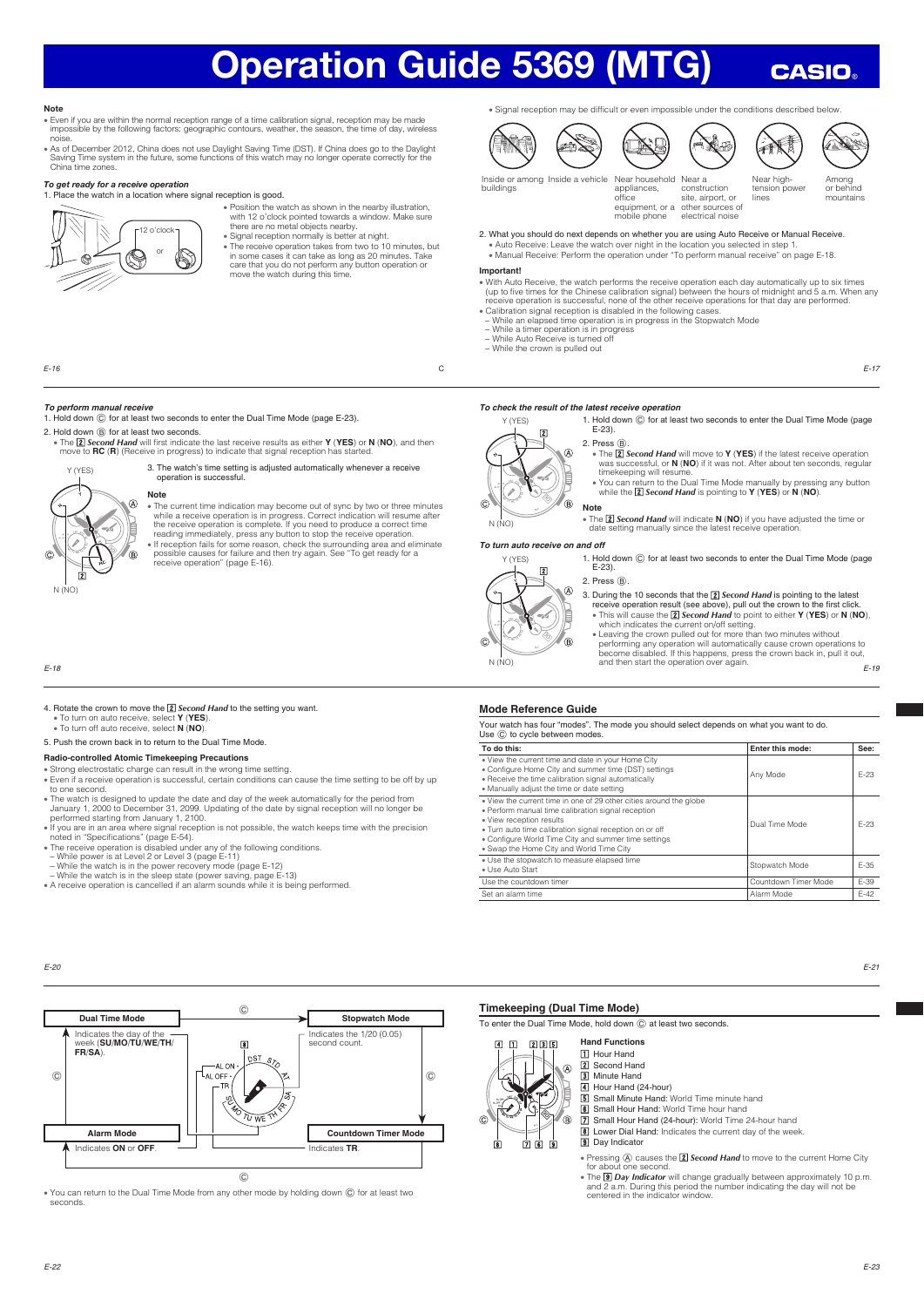### **Configuring Home City Settings**

À É ▶目→目

,<br>(В

×

TOKYO (TYO)

The Home City is location where you will normally use the watch. You can choose from a selection of city codes that represent 29 cities around the globe.

x For information about specifying a World Time City, see "Checking the Current Time in a Different Time Zone" (page E-32)

## *To confi gure Home City settings*

- **Note** • This watch does not have a city code that corresponds to Newfoundland.
- 1. In any mode, pull out the crown to the second click.
	- This will cause the **2 Second Hand** to move to the city code of the currently selected Home City.<br>This indicates the city code setting mode.
	-
	- Leaving the crown pulled out for more than two minutes without<br>performing any operation will automatically cause crown<br>operations to become disabled. If this happens, press the<br>crown back in, pull it out, and then start
- again. x For details about city codes, see the "City Code Table" at the back of this manual.



2. Rotate the crown to move the **2** Second Hand to the city code you

**CASIO** 

- want to select as your Home City.<br>• Each time you select a city code, the **1 Hour Hand, 3 Minute**<br>*Hand* **and <b>9** Day Indicator move to the current time and date for that city code
- **whenever you move the <b>z** *Second Hand* to 12 o'clock while selecting a city code, it will automatically perform one full revolution and stop at 12 o'clock from the opposite direction. • The *B* Lower Dial Hand shows the summer time setting for the currently selected Home City.
- 3. Push the crown back in to return to the mode you started from in step 1.

E-25

#### **STD/DST Switching**

E-24

@

You can select summer time or standard time independently for each city. The initial default setting for all cities is **AT** (**AUTO**).

Normally you should use the **AT (AUTO**) setting because it automatically switches between summer time<br>and standard time. You should change the setting to **STD** (standard time) or **DST** (summer time) in the<br>following cases. − When using the watch in a city not included in the City Code Table

− When the switching dates in your location are different from those shown in the City Code Table

#### **Daylight Saving Time (DST)**

- Daylight Saving Time (summer time) advances the time setting by one hour from Standard Time. Remember that not all countries or even local areas use Daylight Saving Time.
- 
- Note that you cannot switch between **STD** (standard time) and **DST** (daylight saving time) while **UTC\***<br>is selected as your Home City.<br>\* *Coordinated Universal Time, the world-wide scientific standard of timekeeping. The*

#### *To switch between standard time and summer time manually*



1. Perform steps 1 and 2 under "To configure Home City settings" (page E-24). x Displaying the Home City Settings screen will cause the , *Lower Dial Hand* to move to **AT** (**AUTO**) (auto switching), **STD** (standard time), or **DST** (daylight saving time). AT (AUTO) The watch automatically switches between standard time and<br>daylight saving time in accordance with its calendar. STD The watch always shows standard time.

DST The watch always shows daylight saying

2. Hold down  $\overline{A}$  for about one second to cycle through the summer time settings as shown below.



3. After the setting is way you want, push the crown back in.

E-26

#### **Configuring Current Time and Date Settings Manually**

You can configure current time and date settings manually when the watch is unable to receive a time calibration signal

#### *To change the current time and date setting manually* 1. In any mode, pull out the crown to the second click. • This will cause the **2** Second Hand to move to the city code of

- the currently selected Home City.<br>
 Leaving the crown pulled out for more than two minutes without<br>
performing any operation will automatically cause crown<br>
operations to become disabled. If this happens, press the crown back in, pull it out, and then start the operation over
- again. 2. Change the Home City setting, if you want.<br>• To change the Home City setting, perform step 2 under "To<br>configure Home City settings" (page E-24).
- 3. Hold down  $\odot$  for about one second. This will enter the time and date setting mode.<br>• The watch will beep and the **2 Second Hand** will move to
- 12 o'clock.
- x In the following steps, each press of C cycles between settings as shown bel



- 4. Rotate the crown to adjust the minute setting.<br>• A high-speed movement feature (one full cycle maximum) is available when adjusting the hands.<br>See "Crown Operations" (page E-3).
- 5. Press C.
- **The FIT Hour Hand** will move slightly left and right to indicate the hour and day setting mode.
- 6. Rotate the crown to change the current hour and day settings.<br>• Keep rotating the crown to move the **1 Hour Hand** until the **9 Day Indicator** shows the day you
- 
- want.<br>
 The Ig Day Indicator will change gradually between 10 p.m. and 2 a.m. During this period the<br>
 The Ig Day Indicating the day will not be centered in the indicator window.<br>
 While changing the hour setting y, yo

9. Press  $\circled{c}$ . This will enter the year setting mode.

10. Rotate the crown to adjust the year setting

automatically in accordance with the d

**The is Small Hour Hand** indicates the number that represents the tens digit of the year and the **SS** *small Minute Hand* indicates the number that represents the ones digit.

11. After the settings are the way you want, push the crown back in to<br>return to the mode you started from in step 1.<br>
<br>
This causes time keeping to resume with the **2** Second Hand starting<br>from 12 o'clock. x The day of the week indicated by the **[8] Lower Dial Hand** changes<br>automatically in accordance with the date (vear, month, and day)

x The watch's built-in full automatic calendar makes allowances for different month lengths and leap years. Once you set the date, there should be no reason to change it except after you have the watch's rechargeable battery replaced or after power drops to Level 3.

x A high-speed movement feature (one full cycle maximum) is available when adjusting the hands. See "Crown Operations" (page E-3).



E-27



×

旨 ⇒自⇒自

Ġ.

⊯⇒自⇒自

TOKYO (TYO)

⊛ ज़ि

,<br>(В

IŻI

 $\Pi$   $\Omega$ 

Setting the month

7. Press  $\textcircled{c}$  to enter the month setting mode.

8. Rotate the crown to adjust the month setting.

The **Z Second Hand** will move to the currently selected month





7 6 5<br>Setting the year (ones digit)



70 60 50<br>Setting the year (tens digit)

 $\overline{\mathcal{L}}$ (

**Note**

E-30

E-28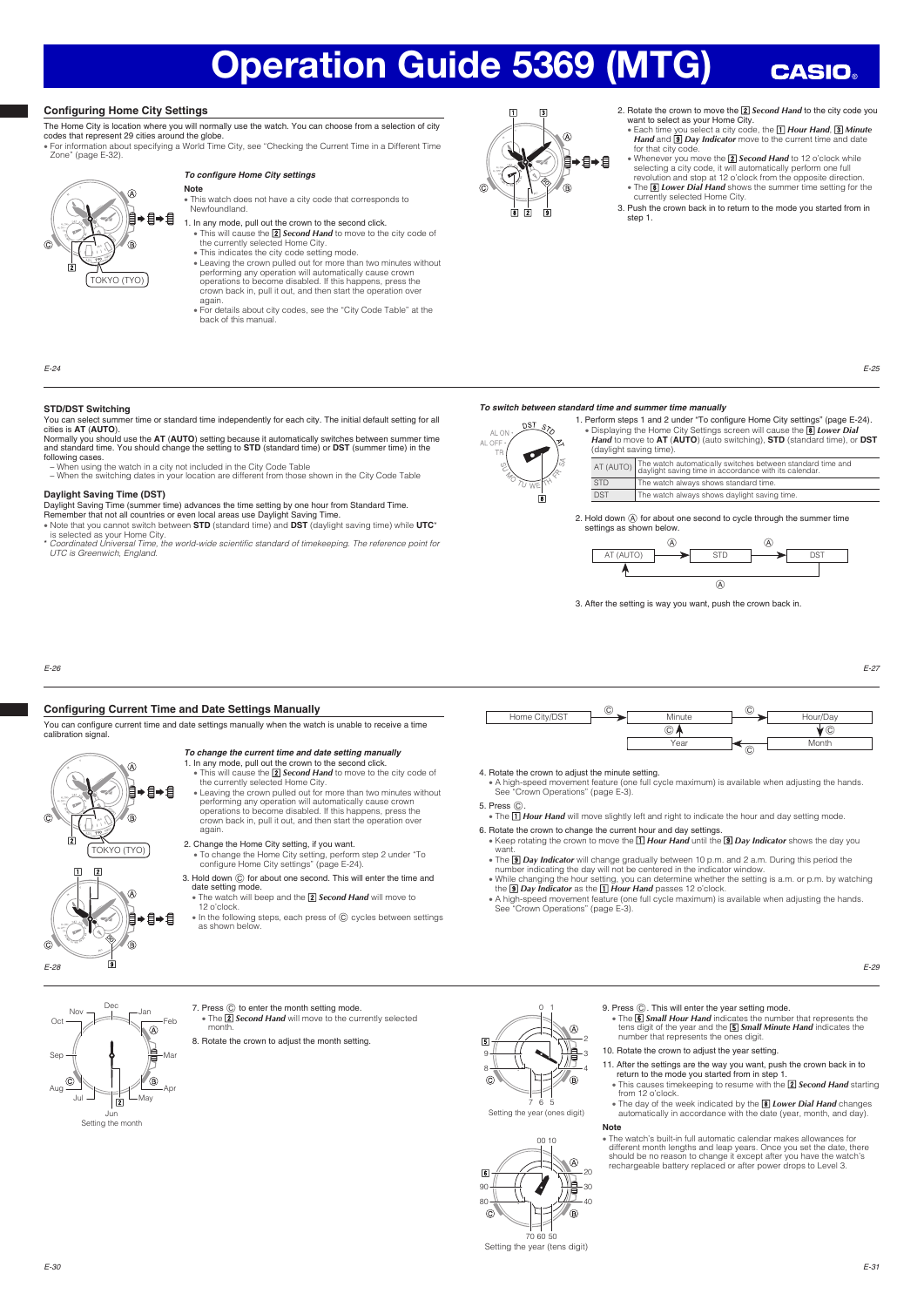### **Checking the Current Time in a Different Time Zone**

You can specify one other city from the watch's 29 time zones as your World Time City. After you do, the watch will indicate the current time in that city. The currently selected city is called the "World Time City".



**Hands and Indicators** The hands below indicate the current time in the World Time City.

**5** Small Minute Hand **6** Small Hour Hand

**7** Small Hour Hand (24-hour)

*To enter the Dual Time Mode*

Refer to the Mode Reference Guide (page E-21). x Entering the Dual Time Mode will cause the , *Lower Dial Hand* to move to the current day of the week (**SU**/**MO**/**TU**/**WE**/**TH**/**FR**/**SA**).

#### *To view the time in another time zone*

1. In the Dual Time Mode, pull out the crown to the first click.

- The *[2] Second Hand* points to the currently selected World Time city code.<br>● The *[8] Lower Dial Hand* will indicate AT (AUTO), STD (standard time) or DST (daylight saving time), which indicates the current daylight saving time setting.
- Leaving the crown pulled out for more than two minutes without performing any operation will<br>automatically cause crown operations to become disabled. If this happens, press the crown back in,<br>pull it out, and then start

E-32

#### **Swapping your Home City and World Time City**

You can use the procedure below to swap your Home City and World Time City. This capability can come in handy when you frequently travel between two locations in different time zones.



The following example shows what happens when the Home City and World<br>Time City are swapped while the Home City originally is **TOKYO** (TYO) and City originally is **TOKYO** (TYO) and the World Time City is **NEW YORK** (**NYC**). Home City World Time City TOKYO (TYO)

| Ê | Before swapping | TOKYO (TYO)<br>10:08 p.m.<br>(Standard time)            | NEW YORK (NYC)<br>$9:08$ a.m.<br>(Daylight saving time) |
|---|-----------------|---------------------------------------------------------|---------------------------------------------------------|
| ◉ | After swapping  | NEW YORK (NYC)<br>$9:08$ a.m.<br>(Davlight saving time) | TOKYO (TYO)<br>10:08 p.m.<br>(Standard time)            |

### *To swap your Home City and World Time City*

Hold down  $\circledA$  for about three seconds

- This will make the World Time City (**NEW YORK** in this example) your new Home City. At the same<br>time, it will change your previous Home City to your new World Time City.<br>• The [**Z] Seco***nd Hand* will point to the new
- se

#### **Note**

x If your current World Time City supports time calibration signal reception, making it your Home City enables calibration signal reception for that city.

#### E-34

#### *To measure elapsed time*

## **Start Stop Reset**

• Pressing @ to restart the stopwatch without resetting it will resume the elapsed time operation from where it was last stopped. where it was last stopped.

#### *To measure split times*

| @<br><b>Start</b> | (B)<br>Split | Display of normal<br>measurement returns after<br>5 seconds.                                              | (A)<br>Stop | (B)<br>Reset |
|-------------------|--------------|-----------------------------------------------------------------------------------------------------------|-------------|--------------|
|                   |              | • Pressing (B) again while a split time is indicated will cause the hands to jump to a new (current) spli |             |              |

time. x Pressing A while a split time is indicated will stop the elapsed time operation, causing the hands to jump to the stop time.

#### **Note**

- 
- The Stopwatch Mode can indicate elapsed time up to 1 hour, 59 minutes, 59.95 seconds. Elapsed time<br>• measurement will stop automatically when the maximum time is reached.<br>• The display illustration on page E-35 shows a s
- The *[B] Lower Dial Hand* indicates the 1/20 (0.05)-second count for the first 30 seconds of a stopwatch elapsed time operation. The [Z] Seco*nd Hand will* jump to the current value whenever  $\overline{A}$  (Stop) is pressed.

E-36

#### *To start an Auto Start operation*

- 1. In the Stopwatch Mode with the elapsed time reset to all zeros, press (B) • This causes the **[5] Small Minute Hand, [6] Small Hour Hand,** and **[7] Small Hour Hand (24-hour)** to<br>- move to the current Auto Start time.<br>• Press (@) to toggle between the normal stopwatch screen and the Auto Start ti
- 
- 
- 
- 2. While the Auto Start time is indicated by the hands, press @.<br>• This starts the countdown from the Auto Start time.<br>• For information about button operations after the Auto Start starts elapsed time measurement, see<br>• T

#### **Note**

- x To interrupt the countdown and immediately start the elapsed time operation, press A.
- ∙ You can perform all normal stopwatch button operations after the elapsed time operation starts.<br>• Auto Start is turned off automatically when you reset the stopwatch to all zeros after the current elapsed<br>⊂time operatio

### 2. Rotate the crown to move the **2** Second Hand to the city code you want to select as the World Time

- City. • Each time you select a city code, the **5** *Small Minute Hand*, **6** *Small Hour Hand*, and **7** *Small Hour* Hand (24-hour) move to the current time. For details about city codes, see the "City Code Table" at<br>the back of this manual.<br>• Whenever you move the **[2] Second Hand** to 12 o'clock while selecting a city code, it will
- 
- automatically perform one full revolution and stop at 12 o'clock from the opposite direction.
- livou think that the time indicated for the selected World Time City is not correct, it probably means<br>that there is something wrong with your Home City settings. Use the procedure under "To configure<br>Home City settings" (
- 3. Hold down  $\textcircled{A}$  for about one second to cycle through the summer time settings as shown below. x Selecting **AT** (**AUTO**) enables automatic switching between standard time and summer time. For details about the **AT** (**AUTO**), **STD** and **DST** settings, see "STD/DST Switching" (page E-26).



4. Push the crown back in.

E-33

**CASIO** 

#### **Using the Stopwatch**

The stopwatch measures elapsed time and split times.



2 Second Hand RI Minute Hand  $\overline{41}$  Hour Hand (24-hour)

**b** Small Minute Hand: Indicates the stopwatch seconds count.

- 6 Small Hour Hand: Indicates the stopwatch minute count
- $(1$  revolution = 60 minutes). **7** Small Hour Hand (24-hour): Indicates the stopwatch minute count (1 revolution = 120 minutes).
- **8** Lower Dial Hand: Indicates the 1/20 (0.05)-second count during stopwatch operation.

## *To enter the Stopwatch Mode*

Refer to the Mode Reference Guide (page E-21). **Entering the Stopwatch Mode will cause the 8 Lower Dial Hand** to move to **0**.



Auto Start starts a countdown from a specified start time (Auto Start time), and automatically starts elapsed time measurement when the countdown reaches zero.

#### *To set the Auto Start Time*

- 
- You can specify an Auto Start time within the range of 0 to 119 minutes and 59 seconds.<br>1. In the Stopwatch Mode, pull out the crown to the first click.<br>● If you do not perform any operation with the crown for about two operations will become disabled and the watch hands will no longer move when you rotate the crown. If this happens, push the crown back in and then pull it out again.
- 2. Rotate the crown to specify the Auto Start time seconds setting.
	- **b** Small Minute Hand: Auto Start seconds  $\overline{5}$ 
		- **6** Small Hour Hand: Auto Start minutes (0 to 60)
			-
			- **7** Small Hour Hand (24-hour): Auto Start minutes (0 to 119)
			- x You can use high-speed movement (page E-3) when performing the above step.

x Changing the seconds setting will also cause the minutes setting to change. 3. Press C.

- 4. Rotate the crown to specify the Auto Start time minutes setting.
- x You can use high-speed movement (page E-3) when performing the above step.
- 5. Push the crown back in.

E-37

#### **Using the Countdown Timer**

5 6

The countdown timer can be configured within a range of one minute to 120 minutes. An alarm sounds for about 10 seconds when the timer reaches zero.



**Z** Second Hand 3 Minute Hand  $\overline{4}$  Hour Hand (24-hour) **5** Small Minute Hand: Indicates countdown seconds. **6** Small Hour Hand: Indicates countdown minutes<br>(1 revolution = 60 minutes). **7** Small Hour Hand (24-hour): Indicates countdown minutes (1 revolution = 120 minutes). **8** Lower Dial Hand: Points to TR.

<del>.</del><br>⊾All hands move counterclockwise during a countdown

#### *To enter the Countdown Timer Mode*

Refer to the Mode Reference Guide (page E-21). x Entering the Countdown Timer Mode will cause the , *Lower Dial Hand* to move to **TR**.

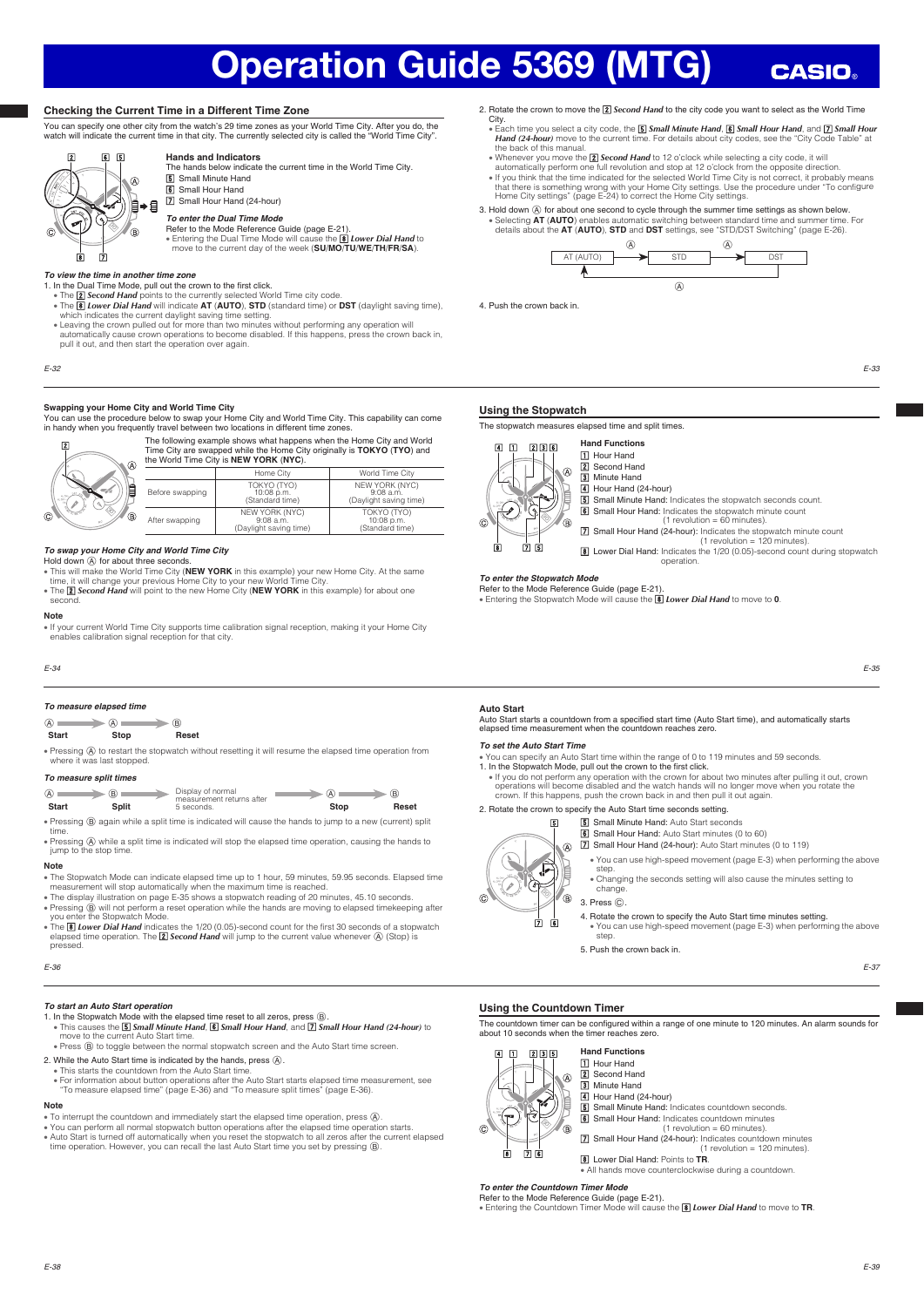#### *To specify the countdown start time*

*To perform a countdown timer operation*



1. In the Countdown Timer Mode, pull out the crown to the first click.<br>• If you do not perform any operation with the crown for about two minutes<br>after pulling it out, crown operations will become disabled and the watch<br>ha push the crown back in and then pull it out again. 2. Rotate the crown to set the countdown start time.



• Before starting a countdown timer operation, check to make sure that the countdown timer is not<br>already operating (indicated by a moving **[5] Small Minute Hand**). If it is, press @ to stop it and then @<br>to reset to the

x Pulling out the crown while a countdown operation is in progress will stop the ongoing operation so you can change the countdown start time setting.

*To stop the alarm* Press any button.

E-41

**CASIO** 

E-43

#### **Using the Alarm**

E-40

by you.

When the alarm is turned on, an alarm will sound for about 10 seconds each day when the current time<br>kept by the watch reaches the preset alarm time. This is true even if the watch is not in the Alarm Mode kept by the watch reaches the preset alarm time. This is true even if the watch is not in the Alarm Mode. We watch reaches the preset alarm time. This is true even if the watch is not in the Alarm Mode.

• Pressing  $@$  while the Countdown Timer is stopped resets the displayed time to the start time specified

x Pressing B will not perform a reset while the hands are moving to the current timer time after you enter the Countdown Timer Mode.



#### 11 Hour Hand **Z** Second Hand 3 Minute Hand

3. Push the crown back in.

 $\begin{array}{c|c|c|c|c|c} \hline \text{A} & \text{B} & \text{B} & \text{B} \\ \hline \end{array}$ Start **Stop Stop Reset** 

**Hand Functions**

**4** Hour Hand (24-hour) **b** Small Minute Hand: Indicates the currently set alarm time minute. **6** Small Hour Hand: Indicates the currently set alarm time hour.

**7** Small Hour Hand (24-hour): Indicates the currently set alarm time in 24-<br>hour format.

**8** Lower Dial Hand: Indicates the current alarm ON/OFF setting.

### *To enter the Alarm Mode*

Refer to the Mode Reference Guide (page E-21). **Entering the Alarm Mode will cause the 8 Lower Dial Hand** to move to ON or OFF

**To change the alarm time setting**<br>1. In the Alarm Mode, pull out the crown to the first click.

- lfyou do not perform any operation with the crown for about two minutes after pulling it out, crown ( crown )<br>operations will become disabled and the watch hands will no longer move when you rotate the<br>crown. If this happe
- 2. Rotate the crown to set the alarm time minute. x A high-speed movement feature (one full cycle maximum) is available in steps 2 and 4 when adjusting the hands. See "Crown Operations" (page E-3).
- 
- **3. Press ©.**<br>This causes the **6 Small Hour Hand** to move.
- 4. Rotate the crown to set the alarm time hour. **Example Movement of the**  $\overline{Z}$  **Small Hour Hand (24-hour)** is synchronized with movement of the **6 Small Hour** *Hand*.
- *Hand.*<br>● The 12 o'clock position of the *⊡ Small Hour Hand (24-hour)* indicates 24:00, while the 6 o'clock<br>position indicates 12:00.

#### **Note**

......<br>• Each press of the © button toggles between the alarm time minute setting and the hour setting.

 $\odot$ Minute  $\leftarrow$  Hour

• Selecting the minute setting causes the **5 Small Minute Hand** to move slightly. Selecting the hour setting causes the **6 Small Hour Hand** to move slightly.

E-42

## 5. Push the crown back in.

... The alarm always works based on the time kept by the watch.

#### *To turn the alarm on or off*

In the Alarm Mode, press ④ to toggle the alarm between on and off. The *图 Lower Dial Hand* will indicate<br>the current ON/OFF setting.

## *To stop the alarm*

Press any button.

#### **Adjusting the Hand and Day Home Positions**

If the watch is exposed to strong magnetism or impact, it can cause its hands and/or the date to go out of<br>alignment. This can result in incorrect date and/or time indication even though a time calibration signal is<br>being

The watch automatically adjusts the **2** Second Hand, **3** Minute Hand, and **1** Hour Hand positions periodically. You also can trigger hand position adjustment manually, if you want.<br>• The *[4] Hour Hand (24-hour)* is adjusted simultaneously with the [7] *Hour Hand*.

if you notice that the **[5]** *Small Minute Hand,* **[6]** *Small Hour Hand, [***7]** *Small Hour Hand (24-hour), [***8]** *Lower***<br>Di***al Hand, or [***9] Day** *Indicator* **are not in the correct position, perform manual adjustment.<br>● The [7** 

E-44

## **Hand/Day Adjustment Steps**

For full details, see the procedure from page E-47 to E-48.





• After completing adjustment, push the crown back in. Pushing the crown back in part way through adjustment will return to the mode you started from with any adjustments you made in effect.

#### *To adjust the hand and day home positions*

⋒ 

®

⊛

9

### **Important!**

 $\Pi$  213

x You do not need to perform the procedure in this section if the watch is indicating the time and/or day correctly.

- 1. In any mode, pull the crown out to the second click.
- 2. Hold down **B** until the watch beeps and the **[2] Second Hand** moves to 12 o'clock. This takes about five set
	- Release **®** when the **2** *Second Hand* gets to 12 o'clock. At this time the watch will start automatic adjustment of the **2** *Second Hand*, **3** *Minute Hand*, and **1** *Hour Hand* positions.
	- Adjustment is complete when the **2** *Second Hand*, **3 Minute** *Hand*, and **1** *Hour Hand* move to 12 o'clock.
- 3. Press ©.<br>• This will cause the *11 Hour Hand* and *19 Day Indicator* to move. **w** Wait until the **9** Day Indicator stops at a position halfway
- between 31 and 1.<br>• If the *9 Day Indicator* is not halfway between 31 and 1, rotate the crown until it is.
- Rotating the crown causes the **1** *Hour Hand* to move in 12-<br>hour increments, and the **9 Day Indicator** to move in half-day increments.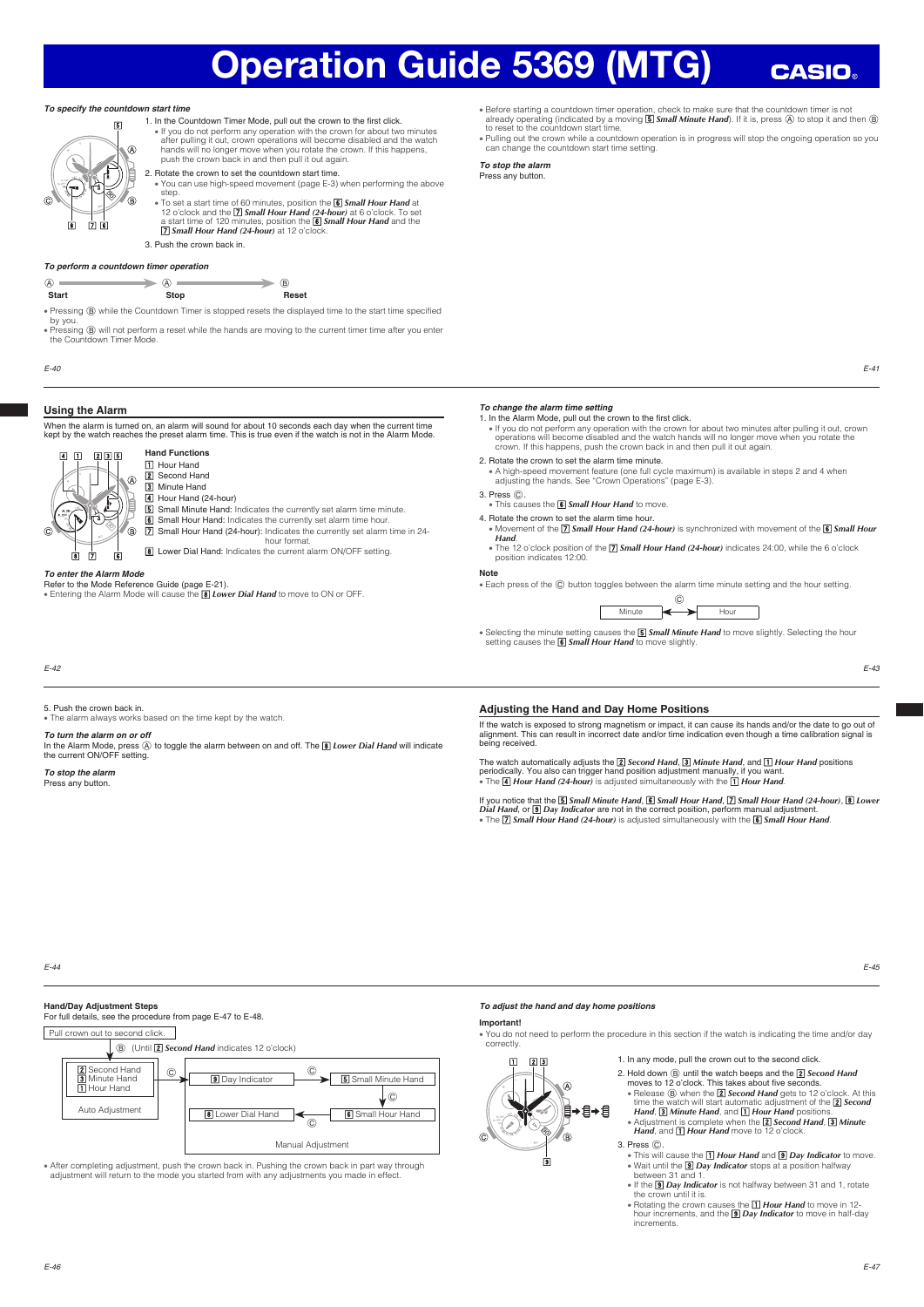## **CASIO**



4. Press © .<br>Check if the *b Small Minute Hand* is stopped at 12 o'clock. ● • If the position of the **5 Small Minute Hand** is not correct, rotate the crown to adjust it to 12 o'clock.

#### 5. Press C.

- **Check if the <b>6** Small Hour Hand is stopped at 12 o'clock. If the position of the **6** *Small Hour Hand* is not correct, rotate the crown to adjust it to 12 o'clock. own to adjust it to 12 o'clock
- The **[7] Small Hour Hand (24-hour)** moves simultaneously with the **[6] Small Hour Hand**. If the hands are not at 12 o'clock, advance the **[6] Small Hour Hand** until they do.
- 6. Press C.
	- **Example 3 Constraint Check if the** *B* Lower Dial Hand is stopped at 12 o'clock.
	- If the position of the *B Lower Dial Hand* is not correct, rotate the crown to adjust it to 12 o'clock.
- 7. Push the crown back in.

#### This exits the adjustment mode and returns to normal timekeeping.

#### **Important!**

- x Leaving the crown pulled out for more than approximately 30 minutes without performing any operation will automatically cause the adjustment operation to become disabled. If this happens, push the crown back in and then pull it out to restart the above procedure from the beginning.
- Pushing the crown in will return to the mode you started from in step 1 with the hands and/or day in their newly adjusted positions.

#### E-48

#### ■ **The current time setting is off by one hour.**

- x If you are using the watch in an area where time calibration signal reception is possible, see "To configure Home City settings" (page E-24).
- The period when summer time is applied in the location where you are using the watch may be different from the period set for your currently selected Home City. Use the procedure under "To switch between standard time a

#### ■ **The hands and/or day indications are off.**

This could indicate that the watch has been exposed to magnetism or strong impact, which has caused problems with proper hand and day alignment. Adjust the watch's hand and day home position alignment (page E-45).

#### ■ **Data indication is correct, but it is not in the middle of the day indicator.**

The [9] *Day Indicator* will change gradually between approximately 10 p.m. and 2 a.m. each day. If the<br>date is misaligned during this period, it is only momentarily and does not indicate malfunction. If you<br>change your Ho 10 p.m. and 2 a.m., the date may become misaligned momentarily.

#### **Charging**

■ The watch does not resume operation after I expose it to light.

lt can take quite a long time to charge the battery after the power level drops to Level 3 (page E-11). Continue<br>exposing the watch to light until the **[2]** *Second Hand* **starts moving normally (at one-second intervals)**. ■ The <sup>[2]</sup> Second Hand starts to move at one-second intervals, but then suddenly returns to moving

#### **at two-second intervals.**

It was second mericals:<br>The watch probably is not sufficiently charged yet. Continue keeping it exposed to light.

E-50

#### ■ **The current time setting is off by one hour.**

| <b>Possible Cause</b>                                                                                                                                                     | Remedy                                                                                                                                                                      | Page   |
|---------------------------------------------------------------------------------------------------------------------------------------------------------------------------|-----------------------------------------------------------------------------------------------------------------------------------------------------------------------------|--------|
| The period when summer time is applied in the<br>location where you are using the watch may be<br>different from the period set for your currently<br>selected Home City. | Use the procedure under "To switch between<br>standard time and summer time manually" to switch<br>from AT (AUTO) to STD (for standard time) or DST<br>l (for summer time). | $F-27$ |

#### ■ **Auto Receive is not performed or I cannot perform Manual Receive.**

| <b>Possible Cause</b>                                                                                                                      | Remedy                                                                                                                                                                                                                                | Page             |
|--------------------------------------------------------------------------------------------------------------------------------------------|---------------------------------------------------------------------------------------------------------------------------------------------------------------------------------------------------------------------------------------|------------------|
| Your Home City setting is wrong.                                                                                                           | Check your Home City setting and correct it, if<br>necessary.                                                                                                                                                                         | $E-14$<br>$E-24$ |
| Auto Receive is disabled because there is an<br>ongoing elapsed time operation or Auto Start<br>countdown operation in the Stopwatch Mode. | Stop the ongoing Stopwatch Mode operation.                                                                                                                                                                                            | $F - 35$         |
| A countdown timer operation is in progress.                                                                                                | Both Auto Receive and Manual Receive are<br>disabled while a countdown is in progress. If you<br>want to perform Auto Receive, go to the Countdown<br>Timer Mode, stop the timer operation, and then<br>return to the Dual Time Mode. | $F - 39$         |
| The Auto Receive function is turned off.                                                                                                   | Turn on Auto Receive.                                                                                                                                                                                                                 | $F-19$           |
| The crown is pulled out.                                                                                                                   | Push the crown back in.                                                                                                                                                                                                               | $E-3$            |
| There is not enough power for signal reception.                                                                                            | Expose the watch to light to charge it.                                                                                                                                                                                               | $F-10$           |

E-52

## **Specifications**

**Accuracy at normal temperature:** ±15 seconds a month (with no signal calibration)

Timekeeping : Hour, minutes, seconds, 24-hour, day, day of the week<br>Calendar system: Full Auto-calendar pre-programmed from the year 2000 to 2099<br>Other: Home City and World Time City can be assigned one of 29 city codes (2

Time Calibration Signal Reception: Auto receive up to six times a day (5 times a day for the Chinese<br>calibration signal; Remaining auto receives cancelled as soon as one is successful);<br>Manual receive<br>Receivable Time Calib

Mainflingen, Germany (Call Sign: DCF77, Frequency: 77.5 kHz); Anthorn, England<br>(Call Sign: MSF, Frequency: 60.0 kHz); Fukushima, Japan (Call Sign: JJY, Frequency:<br>40.0 kHz); Fukuoka/Saga, Japan (Call Sign: JJY, Frequency:

**Stopwatch:** Measuring capacity: 1:59'59.95"

Measuring unit: 1/20 (0.05) seconds Measuring modes: Elapsed time, Split time Other: Auto-Start

**Countdown Timer:**

Measuring unit: 1 second Input range: 1 to 120 minutes (1-minute increments)

**Alarm:** Daily alarm

**Other:** Power Saving; Low battery alert; Auto Correction of Hand Home Positions

## **Troubleshooting**

#### **Hand Movement and Position**

■ **I lost track of what mode the watch is in.**

Refer to "Mode Reference Guide" (page E-21). To return directly to the Dual Time Mode, hold down  $\copyright$  for at least two seconds.

- The *[<u>2</u>] Second Hand is moving at two-second intervals.<br>■ All the watch's hands are stopped at 12 o'clock and none of the buttons work ([<u>2</u>] <i>Second Hand*
- **stopped at 57, 58, 59, or 00).** Power may be low. Expose the watch to light until the **2** Second Hand starts moving normally, at one-

second intervals (page E-11).

■ The hands of the watch suddenly start moving at high speed, even when I do not perform any **operation.**

This could be due to any one of the following causes. In all cases, the hand movement does not indicate<br>malfunction, and should stop shortly.<br>● The watch is recovering from a sleep state (page E-13).

. The time setting is being adjusted following a successful auto time calibration signal receive operation

(page E-14).

■ **Hands suddenly stop moving. Button operation also is disabled.** 

The watch may be in the power recovery mode (page E-12). Do not perform any operation until the hands return to their normal positions. The hands should return to their correct positions when normal operation returns. To help power recover, leave the watch in a location where it is exposed to light.

#### ■ **The current time setting is off by hours.**

x Your Home City setting may be wrong. Check your Home City setting and correct it, if necessary (page E-24).

E-49

#### **Time Calibration Signal**

The information in this section applies only when LONDON (LON), PARIS (PAR), ATHENS (ATH),<br>HONOLULU (HNL), ANCHORAGE (ANC), LOS ANGELES (LAX), DENVER (DEN), CHICAGO (CHI),<br>NEW YORK (NYC), HONG KONG (HKG), or TOKYO (TYO) is

#### ■ **The <sup>[2]</sup> Second Hand indicates N (NO)** when I check the result of the latest receive operation.

| <b>Possible Cause</b>                                                                                                                                                              | Remedy                                                                                                                                                            | Page     |
|------------------------------------------------------------------------------------------------------------------------------------------------------------------------------------|-------------------------------------------------------------------------------------------------------------------------------------------------------------------|----------|
| . You are wearing or moving the watch, or<br>performing a button operation during the signal<br>receive operation.<br>. The watch is in an area with poor reception<br>conditions. | Keep the watch in an area where reception<br>conditions are good while the signal receive<br>operation is being performed.                                        | $F-16$   |
| An alarm sounded while time signal reception was<br>in progress.                                                                                                                   | Try again later.                                                                                                                                                  |          |
| You are in an area where signal reception is not<br>possible for some reason.                                                                                                      | See "Approximate Reception Ranges".                                                                                                                               | $F - 15$ |
| The calibration signal is not being transmitted for<br>some reason.                                                                                                                | • Check the website of the organization that<br>maintains the time calibration signal in your area<br>for information about its down times.<br>. Try again later. |          |

#### ■ The current time setting changes after I set it manually.

You may have the watch configured for Auto Receive of the time calibration signal (page E-17), which will<br>cause the time to be adjusted automatically according to your currently selected Home City. If this results<br>in the w

E-51

#### ■ Signal reception is being performed successfully, but the time and/or day is wrong.

| <b>Possible Cause</b>                                                                                                              | Remedy                                                        | Page               |
|------------------------------------------------------------------------------------------------------------------------------------|---------------------------------------------------------------|--------------------|
| Your Home City setting is wrong.                                                                                                   | Check your Home City setting and correct it, if<br>necessary. | $F - 14$<br>$F-24$ |
| The watch may have been exposed to magnetism<br>or strong impact, which has caused problems with<br>proper hand and day alignment. | Adjust the watch's hand and day home positions.               | $F-45$             |

**Alarm** ■ **The alarm does not sound.**

| <b>Possible Cause</b>            | Remedy                                                              | Page     |  |  |  |  |
|----------------------------------|---------------------------------------------------------------------|----------|--|--|--|--|
| Battery power is low.            | Expose the watch to light until battery power is<br>back to normal. | $F - 10$ |  |  |  |  |
| The watch is in the sleep state. | Move the watch to a well-lit area or press any button.              | $F - 13$ |  |  |  |  |
| The crown is pulled out.         | Push the crown back in.                                             | E-3      |  |  |  |  |
|                                  |                                                                     |          |  |  |  |  |

#### **Crown Operation**

#### ■ **Nothing happens when I rotate the crown.**

| <b>Possible Cause</b>                                                                                                                                                  | Remedy                                                                            | Page |
|------------------------------------------------------------------------------------------------------------------------------------------------------------------------|-----------------------------------------------------------------------------------|------|
| The crown has been left pulled out for more than<br>two minutes (30 minutes in the case of hand home<br>position adjustment) without any operation being<br>performed. | Push the crown back in and then pull it out again to<br>restore normal operation. | E-3  |
|                                                                                                                                                                        |                                                                                   | E-53 |

 **Power Supply:** Solar panel and one rechargeable battery

Approximate battery operating time: 5 months (no exposure to light after a full charge; one signal reception of approximately 4 minutes, and 10 seconds of alarm operation per day)